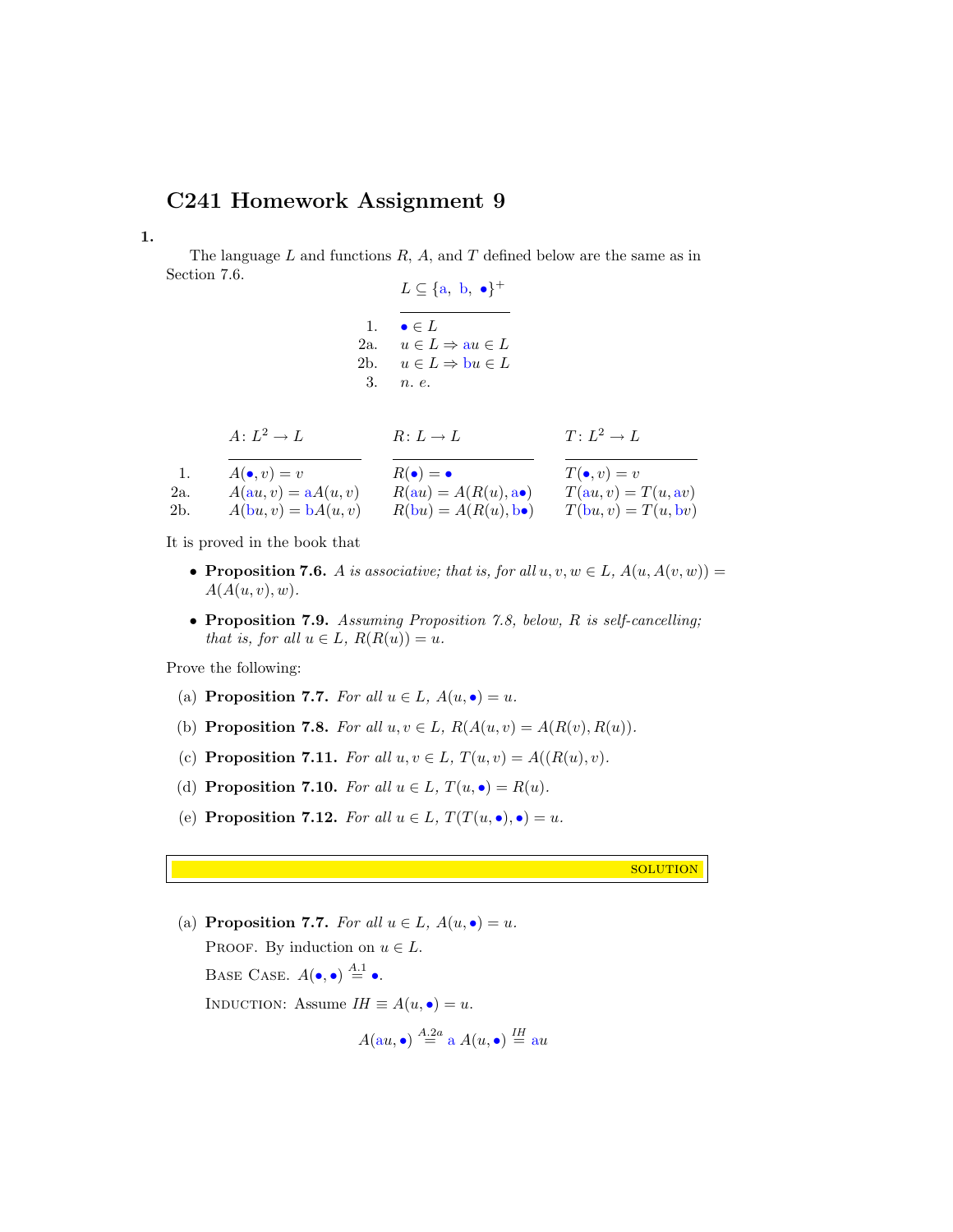Similarly, for bu,

$$
A(bu, \bullet) \stackrel{A.2b}{=} b A(u, \bullet) \stackrel{IH}{=} bu
$$

(b) Proposition 7.8. For all  $u, v \in L$ ,  $R(A(u, v) = A(R(v), R(u))$ . Proof. By induction on  $u \in L$ . BASE CASE.

$$
R(A(\bullet, v)) = R(v) \qquad (A.1)
$$
  
=  $A(R(v), \bullet)$  (Prop 7.7)  
=  $A(R(v), R(\bullet))$  (R.1)

INDUCTION.

(c) Proposition 7.11. For all  $u, v \in L$ ,  $T(u, v) = A((R(u), v)$ . PROOF. By induction on  $u \in L$ . Base Case.

$$
T(\bullet, v) = v \qquad (T.1)
$$
  
=  $A(\bullet, v) \qquad (A.1)$   
=  $A(R(\bullet), v) \qquad (R.1)$ 

INDUCTION: Assume  $T(u, v) = A(R(u), v)$ .

$$
T(au, v) = T(u, av)
$$
(T.2a)  
=  $A(R(u), av)$  (I.H.)  
=  $A(R(u), A(a•, v))$  (A.2; A.1)  
=  $A(A(R(u), a•), v)$  (Prop. 7.6)  
=  $A(R(au), v)$  (R.2a)

Similarly for  $T(bu, v)$ .

(d) Proposition 7.10. For all  $u \in L$ ,  $T(u, \bullet) = R(u)$ .

PROOF. Induction is not needed. By Proposition 7.11,  $T(u, \bullet) = A(R(u), \bullet)$ , and by Proposition 7.7,  $A(R(u), \bullet) = R(u)$ .

(e) Proposition 7.12. For all  $u \in L$ ,  $T(T(u, \bullet), \bullet) = u$ .

PROOF. Induction is not needed. By Proposition 7.10, used twice,  $T(T(u, \bullet), \bullet) =$  $T(R(u), \bullet) = R(R(u))$ . And by Proposition 7.9,  $R(R(u)) = u$ .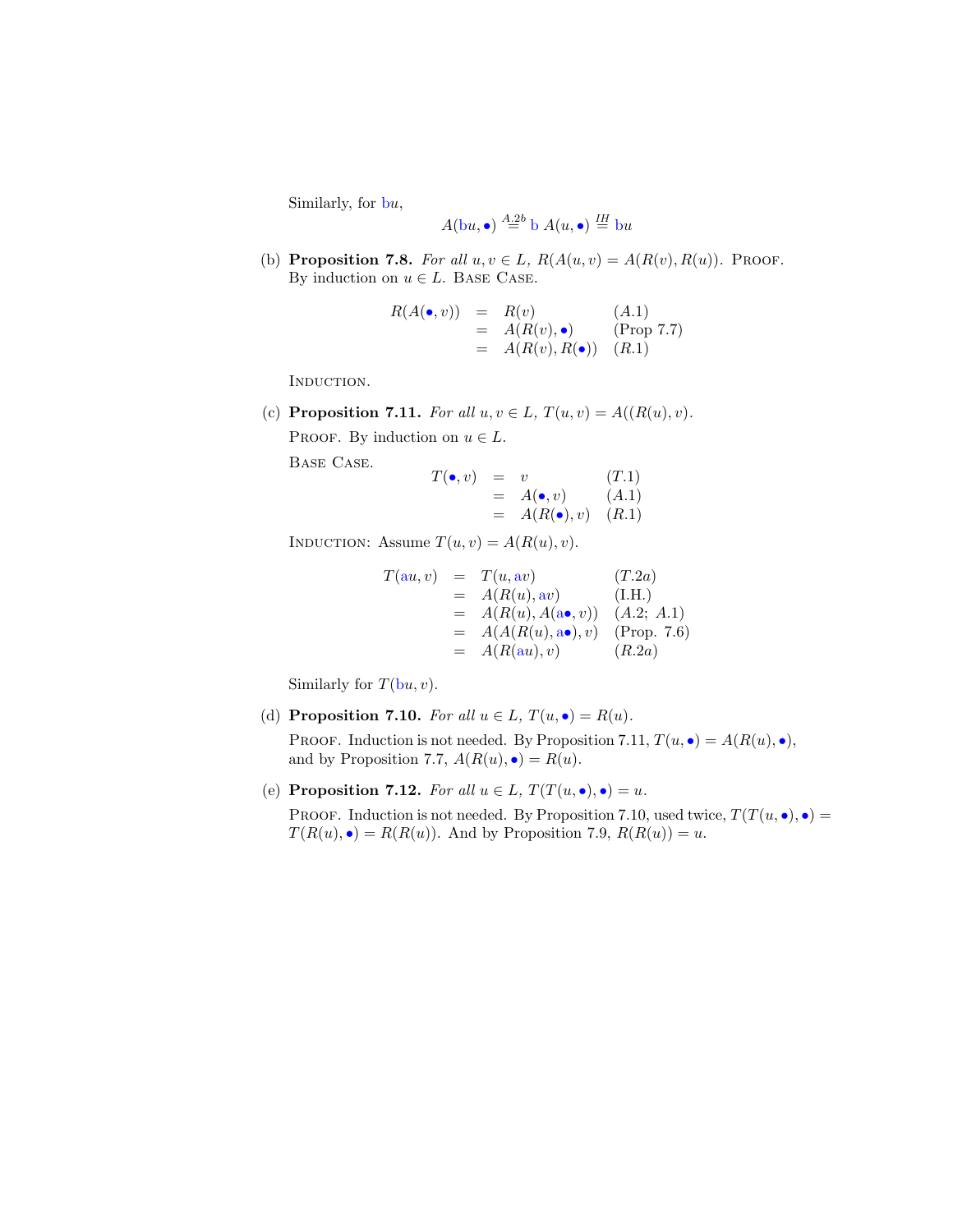2. The program below is called *Wensley's algorithm* for computing the quotient of real numbers x and y to within tolerance t. Use the Theorem on Loop Invariants to prove the this program satisfies the post-condition  $\{z \leq x/y < z + t\}.$ 

```
{0 \leq x < y \leq 1}begin
z := 0; d := 1; u := 0; v := \frac{1}{2}y;while d > t do
   \{ \text{ Inv } \equiv z \leq x/y \; < \; z+d \; \wedge \; u \; = \; zy \; \wedge \; v \; = \; \frac{1}{2}dy \}begin
   d := \frac{1}{2}d;
   if u + v > x then skip
   else begin z := z + d; u := u + v; end;
   v := \frac{1}{2}vend
end
{z \leq x/y < z+t}
```
**SOLUTION** 

There are three things to prove:

INITIALIZATION. The program starts with  $0 \le x \le y \le 1$ , and first reaches the while-loop with  $z = 0$ ,  $d = 1$ ,  $u = 0$ , and  $v = \frac{1}{2}y$ . The invariant INV is the conjunction of three propositions. All three are true when the variables' current values are substituted.

- 1.  $z \leq x/y \leq z+d \longrightarrow 0 \leq x/y \leq 0+1$ , which holds because  $0 \leq x < y \leq 1$ .
- 2.  $u = zy \rightarrow 0 = 0 \cdot y$ , which is true.
- 3.  $v = \frac{1}{2}dy \longrightarrow \frac{1}{2} \cdot 1 \cdot y = \frac{1}{2}y$ , which is the initial value assigned to v.

INVARIANCE. If INV  $\equiv z \leq x/y < z + d \land u = zy \land v = \frac{1}{2}dy$  holds and  $d > t$  then the loop body executes, always computing new values for  $d' = \frac{1}{2}d$ and  $v' = \frac{1}{2}v$ . The values of x and y are unchanged througout.

A. If conditional test  $u + v > x$  is true, all other variables are unchanged.

- 1.  $z' \leq x/y \leq z' + d' \longrightarrow z \leq x/y \leq z + \frac{1}{2}d$ . The first part,  $z \leq x/y$ , is given by INV. Also by INV,  $x < u + v = zy + \frac{1}{2}dy = (z + \frac{1}{2}d)y =$  $(z' + d')y$ . Dividing through by y preserves the inequality because y is positive and gives  $x/y \leq z' + d'$  as desired.
- 2.  $u' = z'y' \longrightarrow u = zy$ , which is given by INV.
- 3.  $v' = \frac{1}{2}d'y' \longrightarrow \frac{1}{2}v = \frac{1}{2}(\frac{1}{2}d)y$ . Dividing this equation by  $\frac{1}{2}$ , we get  $v = \frac{1}{2}dy$ , which is given by INV.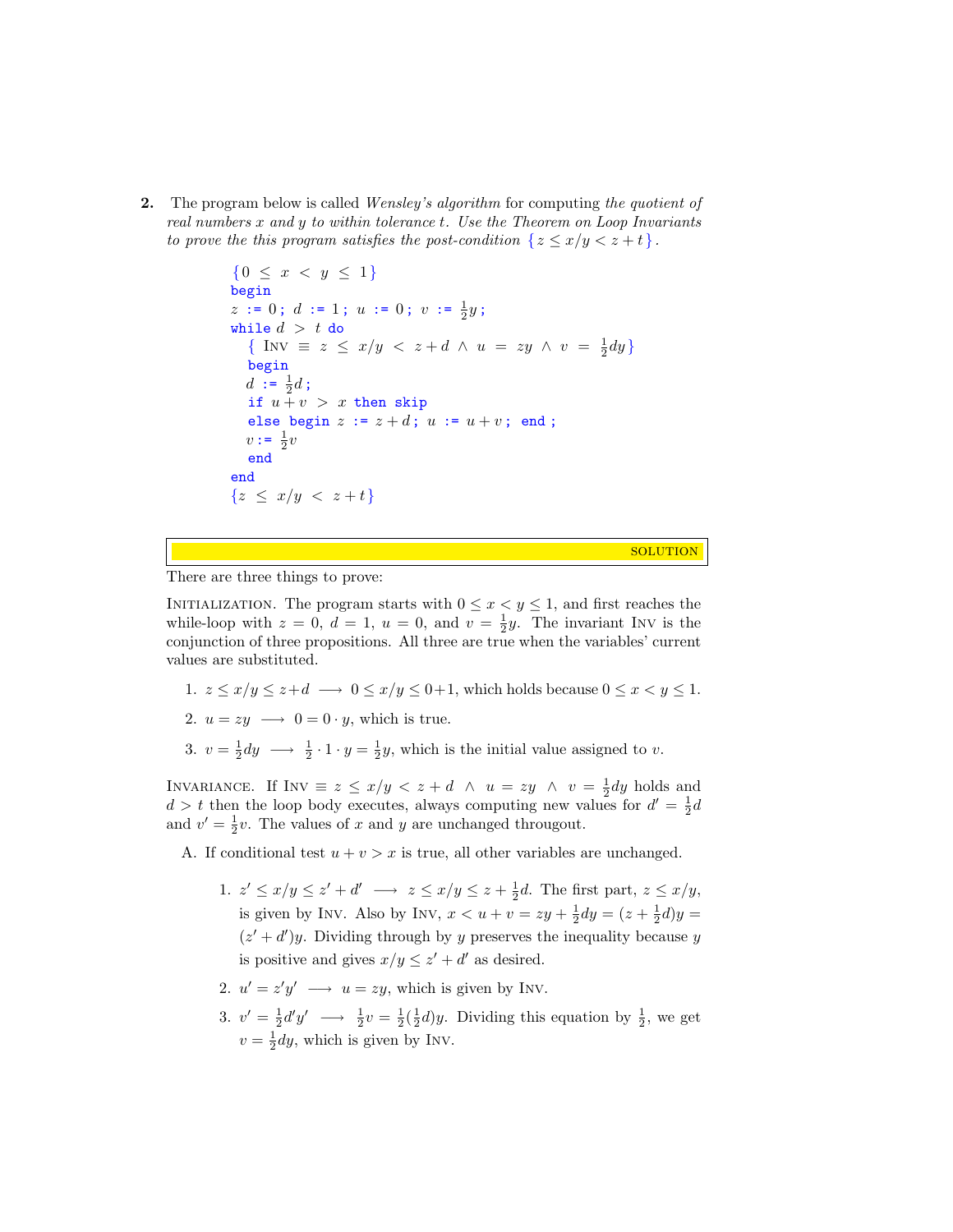B. If the conditional test,  $u + v > x$  fails z and u are also changed and in addition to  $d'$  and  $v'$  we have.

$$
z' = z + d'
$$
 because new assignment to *d* has already occurred  
=  $z + \frac{1}{2}d$   

$$
u' = u + v
$$
  

$$
\leq x
$$
 because the conditional test fails

Looking again at Inv one conjuct at a time,

- 1.  $z' \le x/y \le z' + d' \longrightarrow z + \frac{1}{2}d \le x/y \le (z + \frac{1}{2}d) + \frac{1}{2}d$ .  $z + \frac{1}{2}d + \frac{1}{2}d =$  $z + d$ , and INV gives us  $x/y < z + d$ , so the right-hand inequality is valid. To show  $z + \frac{1}{2}d \leq x/y$ , Inv gives us that  $u = zy$  and  $v = \frac{1}{2}dy$ , so  $u + v = (z + \frac{1}{2}d)y$ . At this point of the program,  $u + v \leq x$  and  $y > 0$ . Thus,  $(z + \frac{1}{2}d)y \leq x$ , and dividing both sides by y gives us what we want.
- 2.  $u' = z'y' \longrightarrow u+v = (z+\frac{1}{2}d)y$ . By Inv we have  $u+v = zy+\frac{1}{2}dy =$  $(z + \frac{1}{2}d)y$  as needed.
- 3.  $v' = \frac{1}{2}d'y' \longrightarrow \frac{1}{2}v = \frac{1}{2}(\frac{1}{2}d)y$ . Dividing this equation by  $\frac{1}{2}$ , we get  $v = \frac{1}{2}dy$ , which is given by INV.

TERMINATION. On termination we have INV  $\land d \leq t$ . So it is immediate that  $z \leq x/y < z + d \leq z + t$ , thus satisfying the postcondition.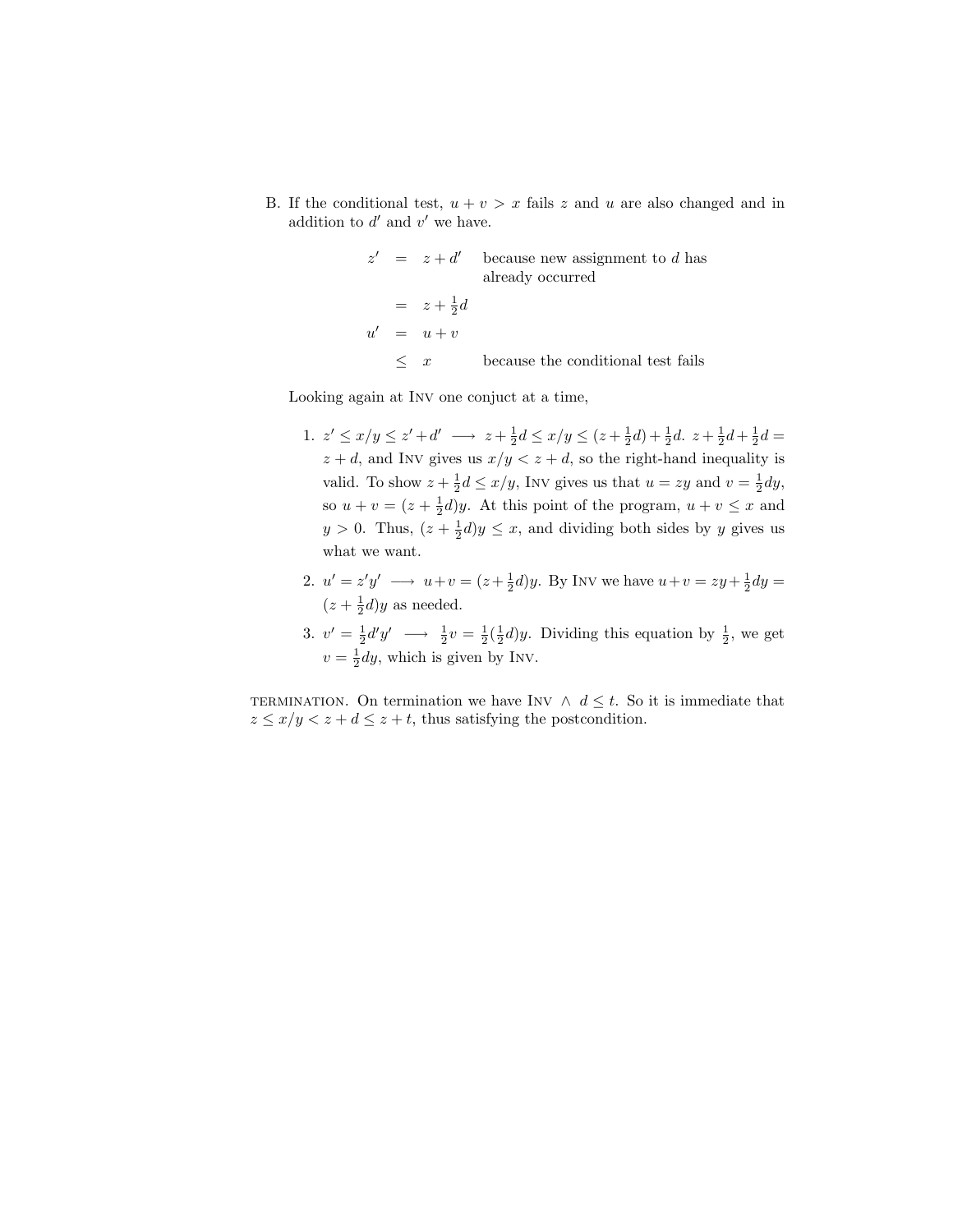**3.** Define  $F: \mathbb{N} \to \mathbb{N}$  and  $G: \mathbb{N}^2 \to \mathbb{N}$  as follows:

 $F(0) = 1$  $F(k + 1) = (k + 1) \times F(k)$  $G(0,m) = m$  $G(k + 1, m) = G(k, m \times (k + 1))$ 

(a) Prove by induction on  $n \in \mathbb{N}$ : For all  $n, m \in \mathbb{N}$ ,  $G(n, m) = m \times G(n, 1)$ .

(b) Prove: For all  $n \in \mathbb{N}$ ,  $F(n) = G(n, 1)$ .

**SOLUTION** 

comment. If you try to prove the result directly by induction, you'll get stuck:

**Proposition 0.** For all  $n \in \mathbb{N}$ ,  $F(n) = G(n, 1)$ . base case.  $F(0) = 1 = G(0, 1)$ INDUCTION. Assume that  $F(k) = G(k, 1)$ .  $F(k+1) = (k+1) \times F(k)$  (Defn. F)  $= (k+1) \times G(k, 1)$  (I.H.) . . : ?!<br>  $\stackrel{?}{=} G(k+1,1)$  (Nowhere to go from here...<br>  $\stackrel{?}{=} G(k+1,1)$  ...to reach the goal.)  $\ldots$  to reach the goal.)

You need to find and prove a *more general* result about  $G$ .

**Proposition 1.** For all  $n, m \in \mathbb{N}$ ,  $G(n, m) = m \times G(n, 1)$ . PROOF. The proof is by induction on  $k \in \mathbb{N}$ . base case.  $G(0, m) \stackrel{G}{=} m = m \times 1 \stackrel{F}{=} m \times F(0)$ 

INDUCTION. Assume that  $G(k, m) = m \times G(k, 1)$ . Then

$$
G(k+1,m) = G(k, m(k+1)) \qquad \text{(Defn. } G)
$$
  
\n
$$
= [m(k+1)] \times G(k,1) \qquad \text{(I.H.}
$$
  
\n
$$
= m \times [(k+1) \times G(k,1)] \qquad \text{(algebra)}
$$
  
\n
$$
= m \times G(k, k+1) \qquad \text{(I.H.)}
$$
  
\n
$$
= m \times G(k+1,1) \qquad \text{(Defn. } G)
$$

 $\Box$ 

COMMENT. A more "elegant" version of Proposition 1 would be For all  $n, m, k \in$  $\mathbb{N}, G(n, m \times k) = m \times G(n, k)$ . However, we don't need that much generality for our purposes.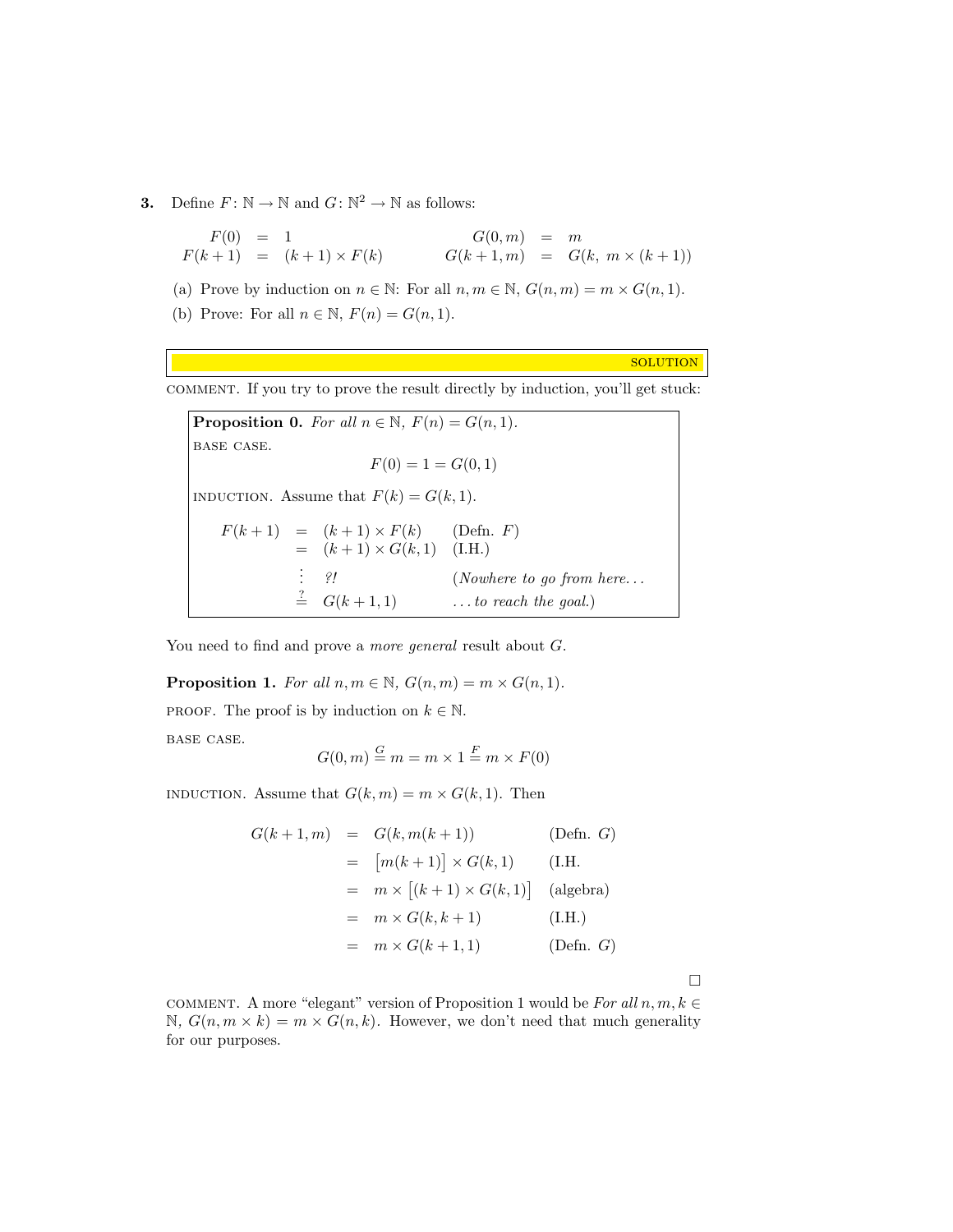Corollary 2. For all  $n \in \mathbb{N}$ ,  $F(n) = G(n, 1)$ .

PROOF. The proof is by induction on  $k \in \mathbb{N}$ .

base case.

$$
F(0) = 1 = G(0,1)
$$

INDUCTION. Assume that  $F(k) = G(k, 1)$ .

$$
F(k + 1) = (k + 1) \times F(k)
$$
 (Defn. F)  
= (k + 1) \times G(k, 1) (I.H.)  
= G(k, k + 1) (Prop. 1)  
= G(k + 1, 1) (Defn. G)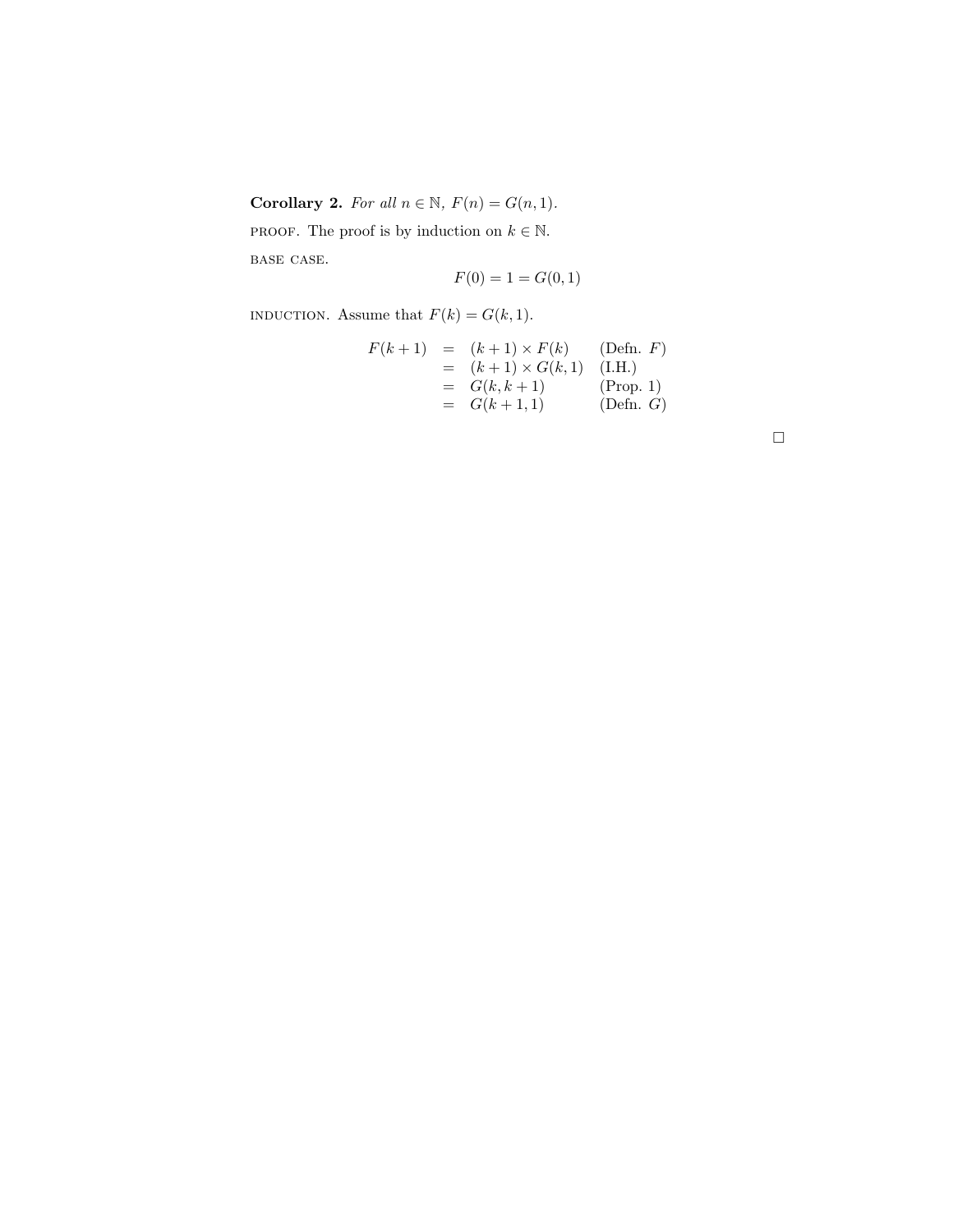4. Performance estimation for recursive programs often involves recurrence re*lations* like the one below. Let  $a \in \mathbb{N}$ . The function  $T: \mathbb{N} \to \mathbb{N}$  is defined recursively by

$$
T(0) = a
$$
  

$$
T(k+1) = T(k) + k + 1
$$

We would like to find a *closed form* for  $T$ , that is, and an algebraic expression that does not involve recursion

Prove that for all 
$$
n \in \mathbb{N}
$$
,  $T(n) = a + \frac{n^2 + n}{2}$ .

**SOLUTION** 

**PROOF.** The proof is by induction on  $n \in \mathbb{N}$ .

base case.

$$
T(0) = a = a + \frac{0 + 0^2}{2}
$$

INDUCTION CASE. Assume that  $T(k) = a + \frac{k^2 + k^2}{2}$  $\frac{1}{2}$ .

$$
T(k+1) = T(k) + k + 1
$$
 (Defn. T)  
\n
$$
= a + \frac{k^2 + k}{2} + k + 1
$$
 (I.H.)  
\n
$$
= a + \frac{k^2 + k}{2} + \frac{2k + 2}{2}
$$
 (multiply  $k + 1$  by  $1 = \frac{2}{2}$ )  
\n
$$
= a + \frac{k^2 + 3k + 2}{2}
$$
 (adding fractions)  
\n
$$
= a + \frac{(k^2 + 2k + 1) + (k + 1)}{2}
$$
 (algebra)  
\n
$$
= a + \frac{(k + 1)^2 + (k + 1)}{2}
$$
 (factoring  $k^2 + 2k + 1$ )

as needed. This completes the induction.  $\hfill \Box$